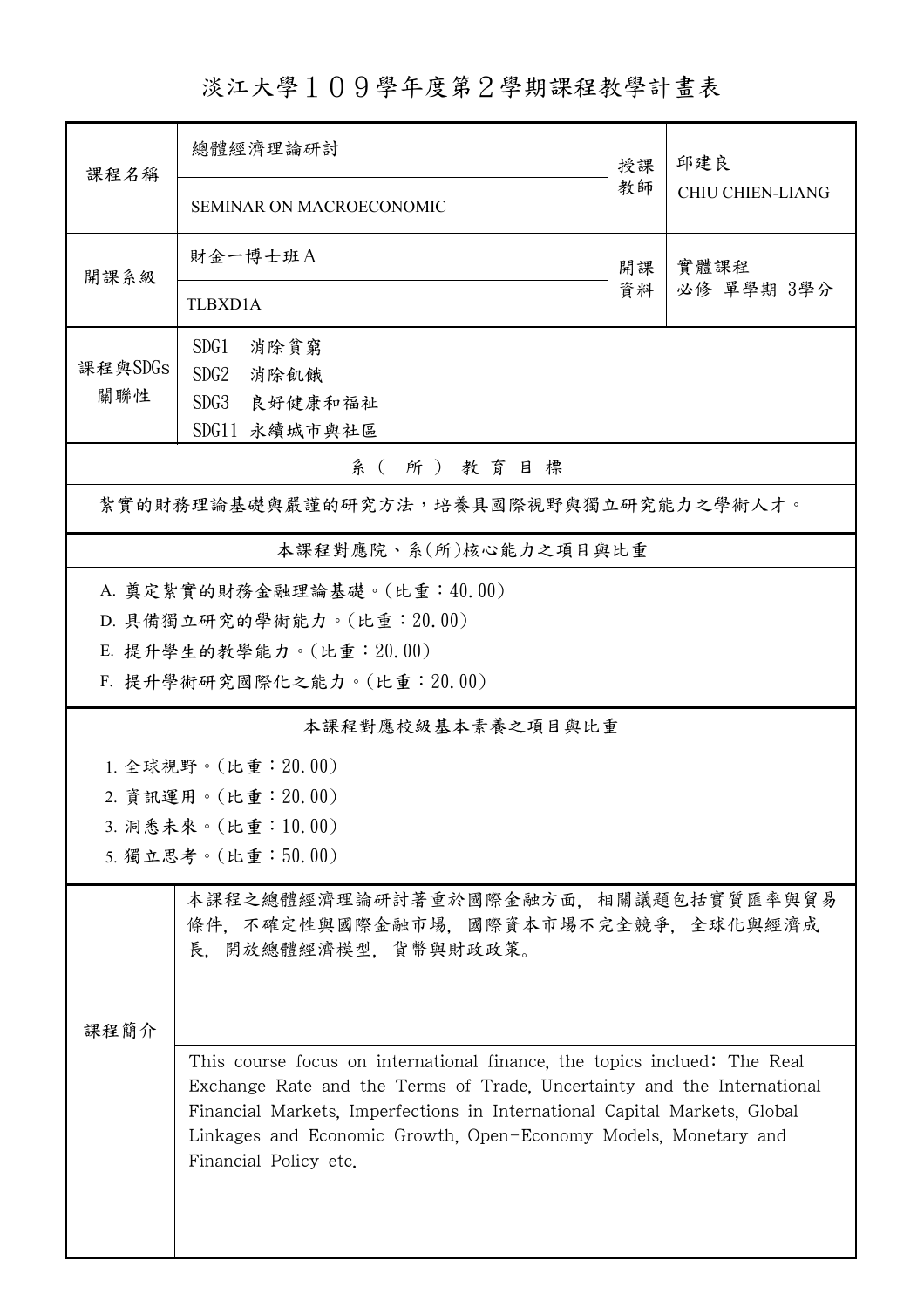## 本課程教學目標與認知、情意、技能目標之對應

將課程教學目標分別對應「認知(Cognitive)」、「情意(Affective)」與「技能(Psychomotor)」 的各目標類型。

一、認知(Cognitive):著重在該科目的事實、概念、程序、後設認知等各類知識之學習。

二、情意(Affective):著重在該科目的興趣、倫理、態度、信念、價值觀等之學習。

三、技能(Psychomotor):著重在該科目的肢體動作或技術操作之學習。

| 序<br>號         | 教學目標(中文)                   |                                                               |            | 教學目標(英文)                                    |            |  |  |  |  |
|----------------|----------------------------|---------------------------------------------------------------|------------|---------------------------------------------|------------|--|--|--|--|
| 1              | 熟悉動態總體經濟模型                 |                                                               |            | Familiar with dynamic macroeconomic models. |            |  |  |  |  |
|                |                            |                                                               |            | 教學目標之目標類型、核心能力、基本素養教學方法與評量方式                |            |  |  |  |  |
| 序號             | 目標類型                       | 院、系(所)<br>核心能力                                                | 校級<br>基本素養 | 教學方法                                        | 評量方式       |  |  |  |  |
| 1              | 認知                         | <b>ADEF</b>                                                   | 1235       | 講述                                          | 報告(含口頭、書面) |  |  |  |  |
|                | 授課進度表                      |                                                               |            |                                             |            |  |  |  |  |
| 週次             | 日期起訖                       | 內 容 (Subject/Topics)                                          |            |                                             | 備註         |  |  |  |  |
| -1             | $110/02/22$ ~<br>110/02/28 | The Solow Growth model                                        |            |                                             |            |  |  |  |  |
| $\overline{2}$ | $110/03/01$ ~<br>110/03/07 | 228補假一天                                                       |            |                                             |            |  |  |  |  |
| 3              | $110/03/08$ ~<br>110/03/14 | The Solow Growth model                                        |            |                                             |            |  |  |  |  |
| $\overline{4}$ | $110/03/15$ ~<br>110/03/21 | Infinite-Horizon and Overlaping-Generations                   |            |                                             |            |  |  |  |  |
| 5              | $110/03/22$ ~<br>110/03/28 | New growth Theory                                             |            |                                             |            |  |  |  |  |
| 6              | $110/03/29$ ~<br>110/04/04 | 教學行政觀摩週                                                       |            |                                             |            |  |  |  |  |
|                | $110/04/05$ ~<br>110/04/11 | 清明節補假一天                                                       |            |                                             |            |  |  |  |  |
| 8              | $110/04/12$ ~<br>110/04/18 | Real-Business-Cycle Theory                                    |            |                                             |            |  |  |  |  |
| 9              | $110/04/19$ ~<br>110/04/25 | 期中考試週                                                         |            |                                             |            |  |  |  |  |
| 10             | $110/04/26$ ~<br>110/05/02 | Traditional Keynesian Theories of Fluctuations                |            |                                             |            |  |  |  |  |
| 11             | $110/05/03$ ~<br>110/05/09 | Microeconomic Foundations of Incomplete Nominal<br>Adjustment |            |                                             |            |  |  |  |  |
| 12             | $110/05/10$ ~<br>110/05/16 | Consumption                                                   |            |                                             |            |  |  |  |  |
| 13             | $110/05/17$ ~<br>110/05/23 | Consumption                                                   |            |                                             |            |  |  |  |  |
| 14             | $110/05/24$ ~<br>110/05/30 | Investment                                                    |            |                                             |            |  |  |  |  |
|                |                            |                                                               |            |                                             |            |  |  |  |  |